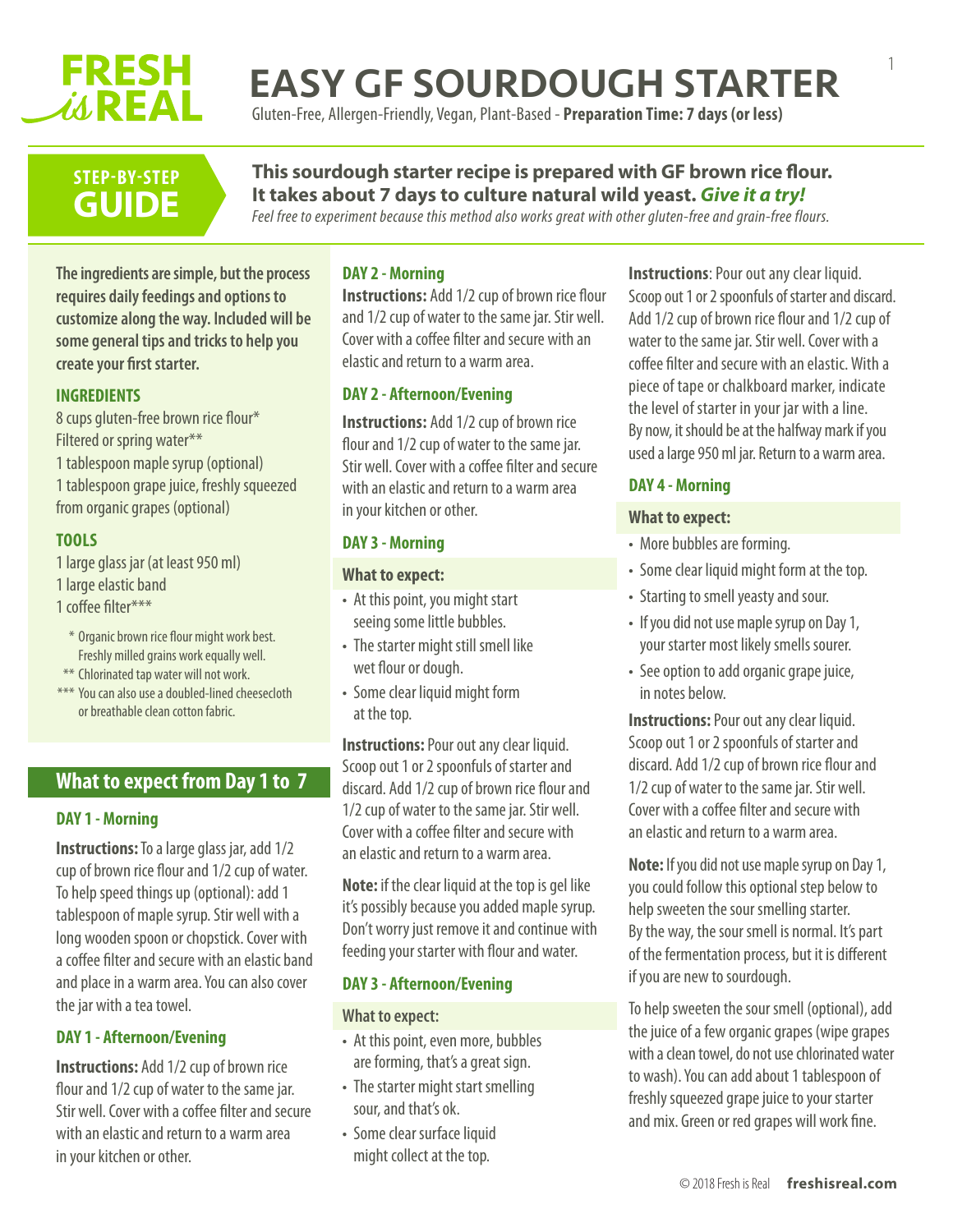

# EASY GF SOURDOUGH STARTER

Gluten-Free, Allergen-Friendly, Vegan, Plant-Based - **Preparation Time: 7 days (or less)**

## **DAY 4 - Afternoon/Evening**

#### **What to expect:**

- More bubbles are forming.
- Some clear liquid might form at the top.
- If you added grape juice in the morning, your starter might smell less sour.
- The level of your starter should be at about half the jar.

**Instructions:**Scoop out 1 or 2 spoonfuls of starter and discard. Add 1/2 cup of brown rice flour and 1/2 cup of water to the same jar. Stir well. Cover with a coffee filter and secure with an elastic and return to a warm area.

## **DAY 5 -Morning**

## **What to expect:**

- More bubbles are forming, or your starter might have fallen flat overnight.
- Some clear liquid (less than before) might form at the top.
- Smell a little yeasty but not too sour (adding grape juice can help to sweeten the starter and reduce sourness).

**Instructions: Pour out any clear surface** liquid. Scoop out 1 or 2 spoonfuls of starter and discard. Add 1/2 cup of brown rice flour and 1/2 cup of water to the same jar. Stir well. Cover with a coffee filter and secure with an elastic and return to a warm area.

#### **DAY 5 -Mid Afternoon (optional)**

#### **What to expect:**

#### **Consider adding a third feeding today,**

if you find that your starter is not where it should be. If you fed it in the morning and a few hours later (like 5-6 hours) there was a tiny bit of surface liquid but not many bubbles, giving your starter more food might be beneficial. Feeding your starter extra flour and water could get things moving faster.

**Instructions: Pour out any clear surface** liquid. Scoop out 1 or 2 spoonfuls of starter (or reduce contents to half the jar) and discard. Add 1/2 cup of brown rice flour and 1/2 cup of water to the jar. Stir well. Cover with a coffee filter and secure with an elastic and return to a warm area.

## **DAY 5 -Evening**

## **What to expect:**

- You're noticing larger bubbles multiplying throughout—a great sign!
- Only a little clear liquid formed at the top (for some none).
- The starter smells better and better each day. Excellent job, you're getting there!

**Instructions: Pour out any clear liquid.** Scoop out 1 or 2 spoonfuls of starter (or reduce contents to half the jar) and discard. Add 1/2 cup of brown rice flour and 1/2 cup of water to the same jar. Stir well. Cover with a coffee filter and secure with an elastic and return to a warm area.

#### **DAY 6 - Morning**

#### **What to expect:**

- Lots of bubbles throughout the starter looks fluffy and light.
- No surface liquid.
- The aroma is mild and pleasant.
- Almost ready to use.

**Instructions:** Pour out any clear surface liquid. If your starter did not have any, you don't have to discard at this point. You can scoop out 1 or 2 spoonfuls of starter and discard if your jar is getting too full. Add 1/2 cup of brown rice flour and 1/2 cup of water to the same jar. Stir well. Cover with a coffee filter and secure with an elastic and return to a warm area.

## **DAY 6 - Afternoon/Evening**

#### **What to expect:**

- Bubbles are distributed throughout and looking good.
- Once uncovered, you can hear the lively bubble activity.
- The aroma is mild and pleasant.
- Almost ready to use or ready to use.

**Instructions:** At this point, you will need to decide if you're going to bake with the starter or keep feeding it until you are ready to use it. If you're not ready yet, continue with discarding a little starter (to make room in your jar) and feeding it once or twice per day until you are. If your starter is not ready and bubbly yet, this could be because of the temperature in your home or other variables. Continue to feed it once in the morning and once in the afternoon (or evening) until you are happy with the texture, smell and bubble activity.

# TIPS:

If your starter is ready, but you can't find time to bake with it for a while, transfer to the refrigerator until you're ready. Once ready to bake with it, you will need to feed it and bring it back to room temperature in a warm place. This step will bring the yeast back to life.

Once your starter is ready, active and happy, the amount of flour and water you feed it is flexible. You won't always have to be so precise. One day the starter might require more food, and on another day it might be thriving with much less.

This variable will also depend on the amount of starter in your jar when transferred to the refrigerator. If you store it half full, you will only need to give it a little food to create enough starter to use in a recipe. Gluten-free sourdough recipes will require on average half a cup to a full cup of lively starter. This detail is excellent to keep in mind when preparing to bake.